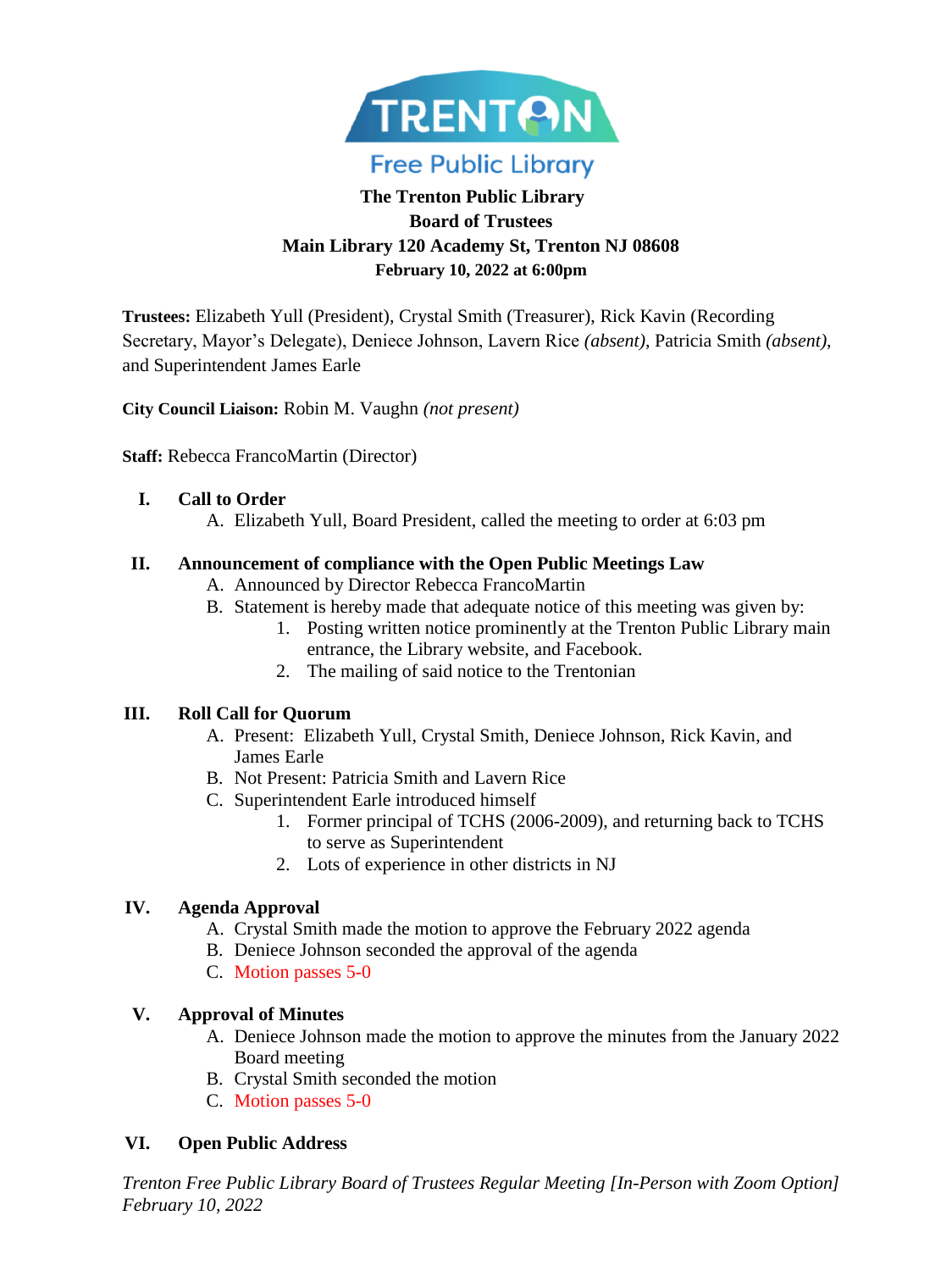- A. No members of the public present via Zoom
- B. *(no public comment)*

### **VII. Presentations**

- A. Financials *(presented by Ann C. Zawartkay, CPA, CGMA)*
	- 1. *(see "January 2021 financial reports" from Ann C. Zawartkay, CPA, CGMA)*
	- 2. Total fund balance (as of 01/31/22) was **\$2.7M**
		- a. \$1.6M in cash/investments, of which \$357,000 is in TFPL's operating checking account
		- b. This is a \$65,000 increase from previous month due to operating activity
		- c. Received check for \$150,000 from City for prior year receivables owed
		- d. Roughly \$368,000 of various trust funds and trust fund income
	- 3. Insurance expenses and planned expenditures from surplus for the Reading Room/tech upgrades are over budget
	- 4. Personnel expenses, Library materials, programming expenses, facilities and utilities expenses, facilities and utilities expenses, and security expenses were all under budget
	- 5. E-rate reimbursement program is giving a credit for internet service instead of cash payment. TFPL is only paying for internet service above and beyond what the credits cover each month.
	- 6. Personnel expenses under budget by \$7,000 due to vaccines in some budgeted positions
	- 7. Library materials and programming expenses are under budget by \$7,000 since our purchases for all new adult collection were paid for on the prior period budget
	- 8. Insurance expenses are over budget \$3,000 due to timing of receipt of the invoices for premiums compared to budget
	- 9. Facilities and utilities expenses are under budget by \$3,000 will turn around due to bills for HVAC (covered by insurance)
	- 10. Security is under budget by \$8,000 due to timing of submission of the December and January invoices in Feb.
	- 11. Planned expenditures from surplus for the reading room and tech upgrades are over budget by \$1,000 due to a delay in the timing of the project which was budgeted for in a prior fiscal period
	- 12. Net income (as of January 31, 2022) was a deficit of approximately \$51,000. This compares to a budgeted deficit of \$70,000 for the period, which is a positive variance of \$18,000. Excluding the Reading Room and technology upgrades, there is a positive variance against the operating budget of \$19,000.
- B. Personnel Report *(presented by Director Rebecca FrancoMartin)*
	- 1. One Page resigned as a Page due to moving out of state
	- 2. Another Page resigned to take a position elsewhere
	- 3. No new Pages hired yet, but other Library staff helping in the interim
- C. Friends of TFPL *(presented by Board President Elizabeth Yull, who met with the Friends)*
	- 1. *(no Friends present)*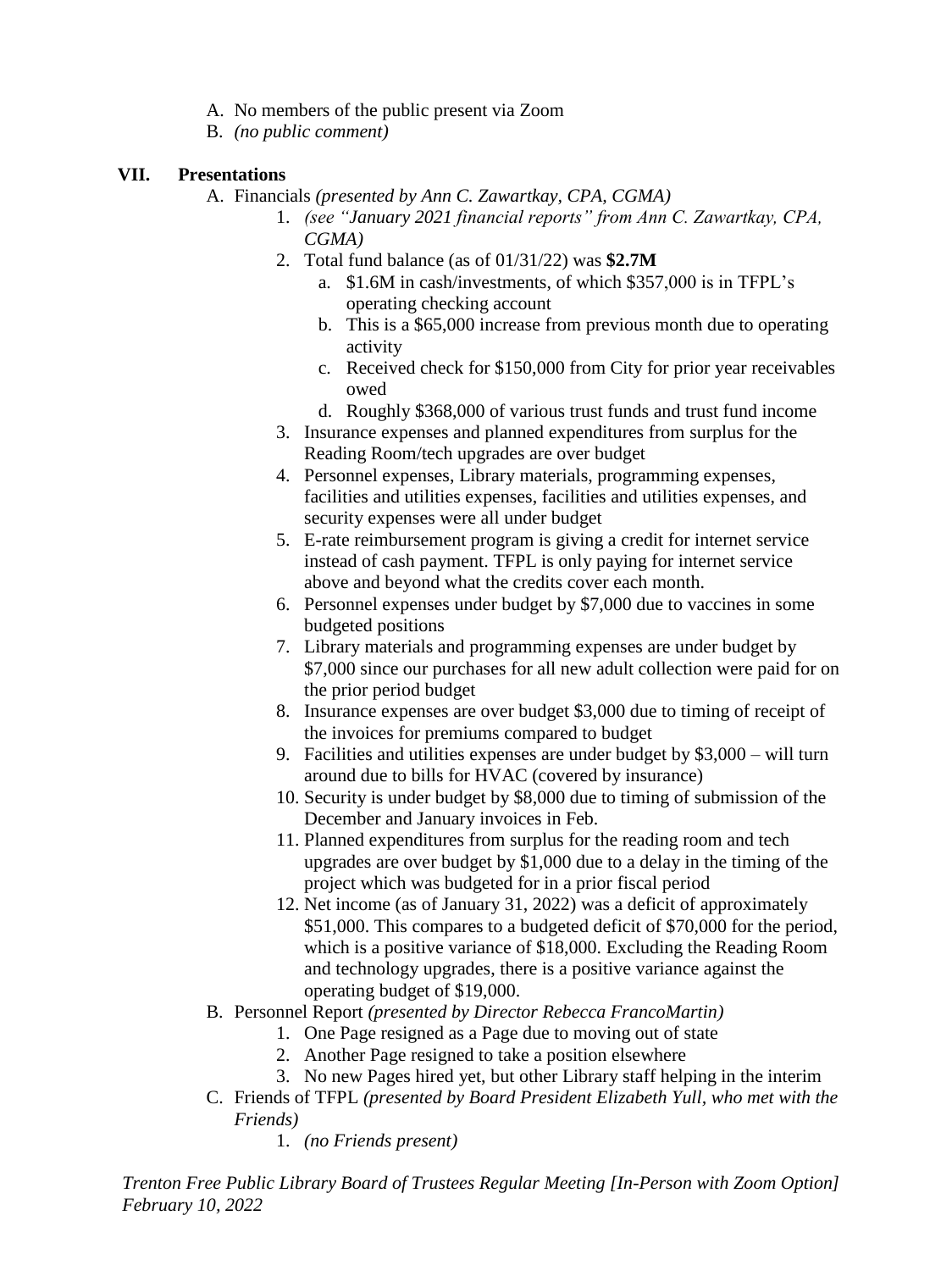- 2. Will be meeting next Thursday (2/17) at 6pm
- 3. Director will attend the meeting
- 4. Friends have committed to raising \$50,000 for Bookmobile
- 5. Board members have asked for regular updates regarding the make-up of the Friends leadership team along with meeting activities
- 6. Interested community members for revitalizing the Friends, including representatives from Trenton Health Team, TFPL, etc.
- 7. Crystal suggested an orientation/training for all Friends, especially new members
- D. Director's Report *(presented by Director Rebecca FrancoMartin)*

## 1. **COMMUNITY PARTNERS**

#### **a. Passage Theatre**

- i. TFPL logo has been added to their site since we have partnered on information sharing
- ii. They will be creating a tackboard in their lobby for the opening of *The OK Trenton Project* this weekend.

#### **b. Artworks**

- i. Director met with Executive Director of Artworks twice over the last month and again this week
	- ED visited Library to discuss the partnership
	- Director visited Artworks this week
- ii. See attached TFPL and ArtWorks Air Program document
- iii. Will also feature TFPL logo as a partner organization

#### **c. Old Mill Hill Society**

- i. New dates were chosen for the previously postponed Patriots Week Community Conversation
- ii. Were considering February for Black History Month, but will likely be postponed until March due to the facilitator becoming ill

### 2. **MARKETING**

### **a. Logo**

- i. Meeting held with graphic designer following TFPL Board approval of new logo
- ii. Designer finalizing marketing packet (mock-ups for new Library cards, business cards, and marketing materials)

### **b. Fresh Start Update from NJLA**

- i. NJLA State Librarian Jen Nelson updated partner libraries on scheduling of social workers, marketing materials for the program, new and existing partnerships, and the availability of funds to provide support services to the program (such as transportation vouchers)
- ii. Program manager/social worker Jondhi Harrell back in TFPL – he is here Mondays and Wednesdays
- iii. Jondhi has been providing food for the food pantry here, which has seen a high level of use

### 3. **BUILDING & TECHNOLOGY**

### **a. Tech Upgrades**

i. Work is ongoing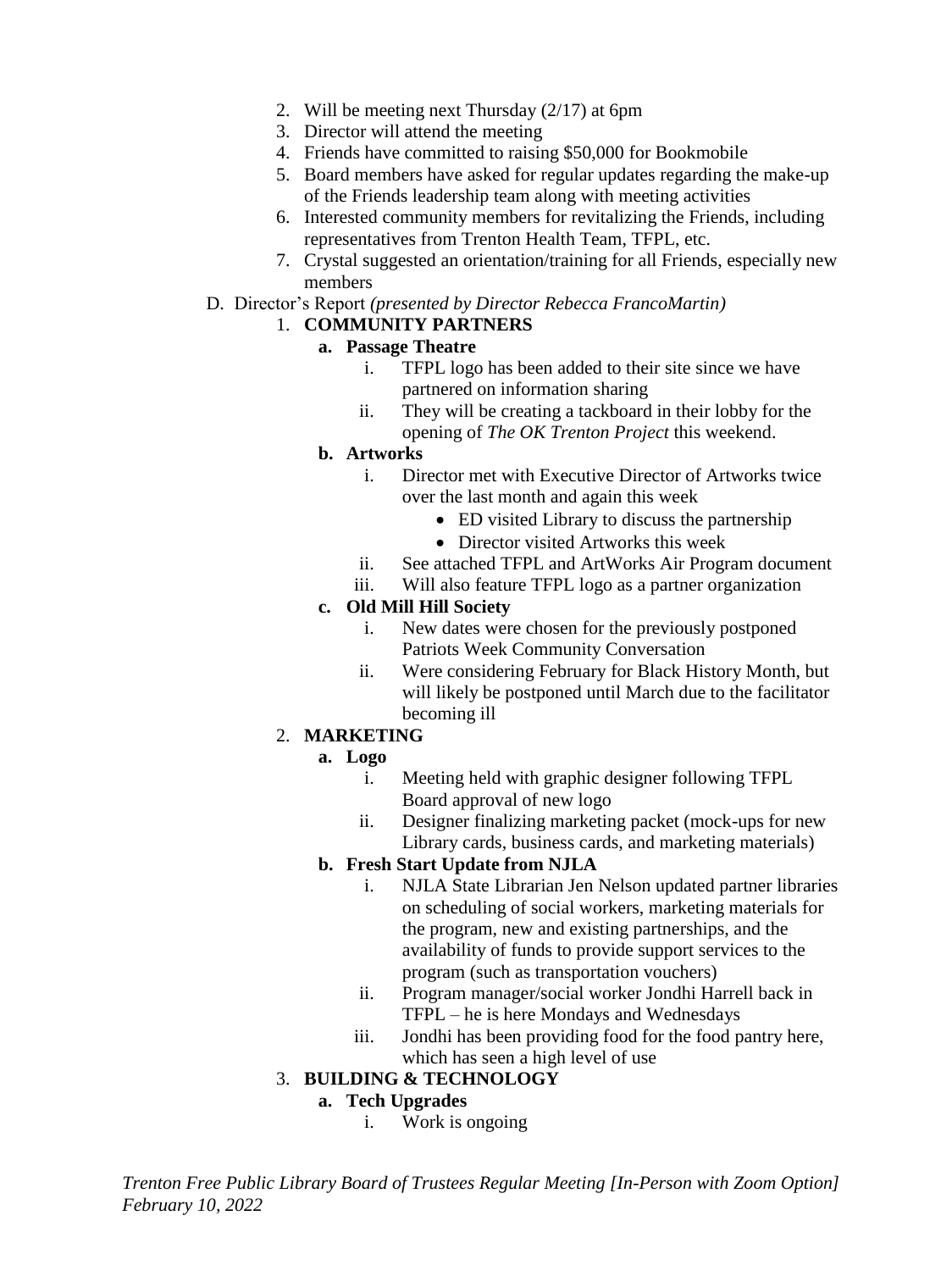- ii. Some updates taking place on Sundays to avoid interrupting patron services
- iii. New power issues with overloaded outlets
	- Company coming out to provide cost estimates for separate receptacles that will power IT equipment exclusively
	- Director will update next month

## **b. YA Lounge Mural**

- i. Will be completed by end of Feb.  $(\sim$ Feb.  $24^{th}$ )
- ii. Will be in Library starting 2/17 after hours (8pm) and then on 2/21 and two additional dates to complete the work
- iii. Crystal suggested using TPS personal development days to introduce Library resources, trainings, etc. (either by bringing TPS staff to the Library or vice versa)

### **c. New Supplies**

i. Printer for Reference Department and copier for Administration were leased to reduce costs and improve efficiency

# 4. **STAFF & VOLUNTEERS**

## **a. Staff Day**

- i. Overall a big success!
- ii. Last minute speaker from Child Protection and Permanency Area Offices arranged by HHS Director Dr. Adela Ames-Lopez to educate our staff as recommended by our insurance carrier and mandated reporters

### **b. Cody Foundation Scholars Program**

- i. Community partnership proposed by high school student Mitalee Paschina
- ii. Will make a food donation box that will allow people to give one/take one of the non-perishable food items
- iii. Box will hold non-perishable items and be hosted outside of the Library (like a give-one-take-one "Little Library")

### **c. Ingram Training**

- i. Training for book service provider Ingram completed by the Director, Supervising Librarian, and Collection Development Librarian
- ii. Remaining staff will be trained once all accounts are created and carts are set up

## **d. Cities and Counties for Fine and Fee Justice Bootcamp**

- i. March  $3<sup>rd</sup>$  and  $4<sup>th</sup>$  in Phoenix, Arizona
- ii. Director and Rick invited to participate and will arrive March  $2<sup>nd</sup>$  and return March  $5<sup>th</sup>$
- iii. The organization is a "national leadership network of localities committed to meaningful fine and fee reform that works better for people and for the government"
- iv. Goal: apply for a \$50,000 grant that would offset the elimination of library fines and fees
- v. Currently brainstorming ideas on how to use those funds

# 5. **CONTINUING EDUCATION & MEETINGS**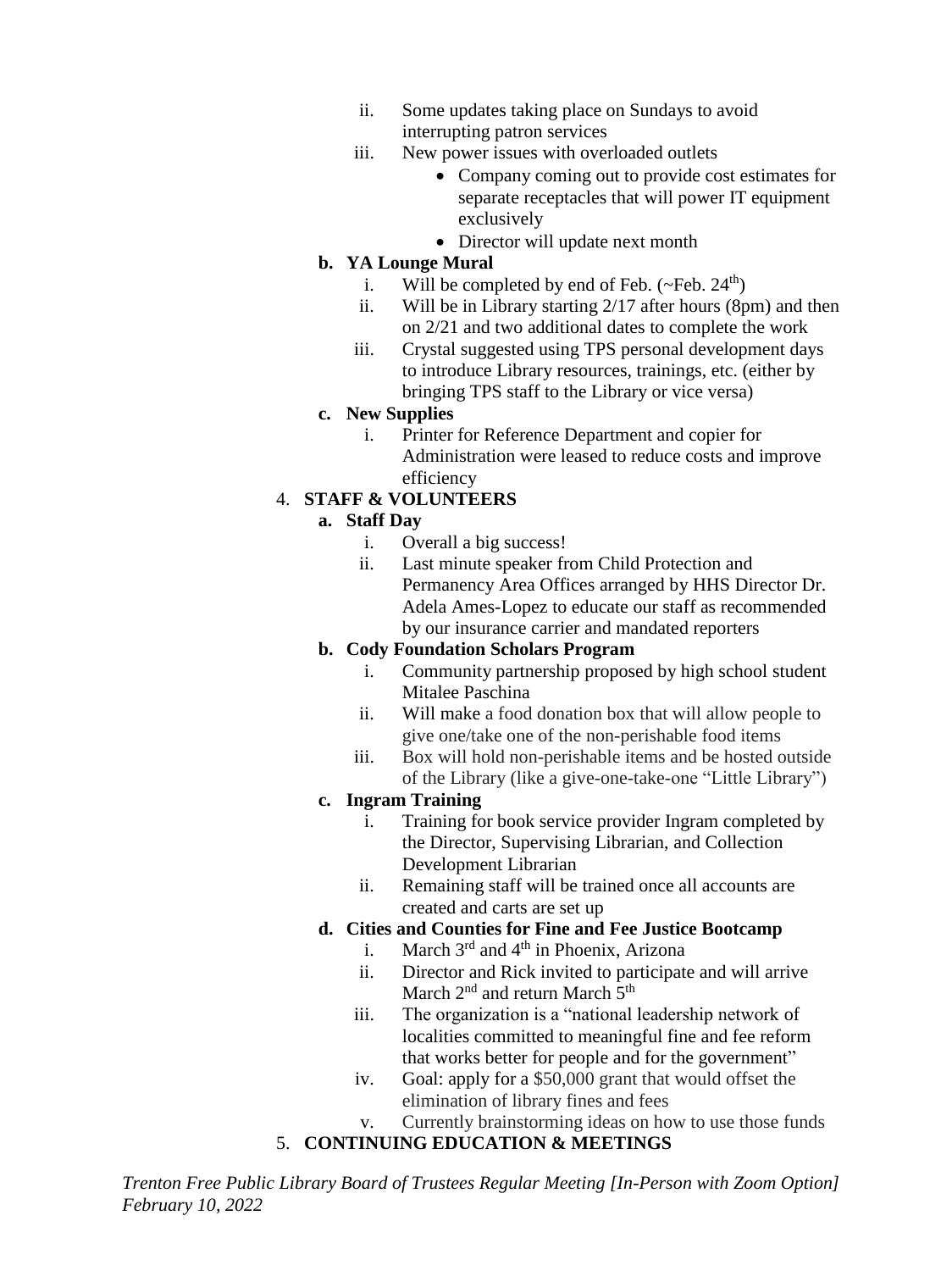#### **a. Baker and Taylor**

- i. Director and Supervising Library Assistant for Youth Services met with rep from B&T Children's and Teen **Services**
- ii. Discussed discounted services, Summer Reading, and services B&T offers or will offer in the future that may benefit the Library

### **b. Trenton Public Schools**

- i. Mayor's Delegate and Director met with TPS Superintendent James Earle to discuss current and potential points of partnership for TPS and TFPL
- ii. A press release will go out for the library card programs already in place
- iii. Next will be a collaborative Summer Reading program.
- iv. Working toward furthering the use of the Library by TPS students, and Library staff visiting the schools for programming and or events to share information
- v. Productive meeting these initiatives will greatly benefit the youth in our community
- vi. Superintendent is an eager partner and is seeking to transform the school system
- vii. Crystal suggested that the school's Culinary Program open a mini coffee shop here at the Library – this would be a practical application of their learning

## 6. **LIBRARY SERVICES**

# **a. Pop-Up Libraries**

- i. Finally being set up
- ii. Six locations throughout the City
- iii. Will provide digital books and other resources to anyone

### **b. Black History Month**

- i. Trenton Literacy Movement
- ii. Masterclass Series offering movies for free
- iii. Weekly movie night and crafts

### **c. Summer Reading**

- i. Currently developing the program
- ii. Will have both adult and children summer readings
- iii. Lottery system tickets based on number of books read, then drawn for prizes

### **d. Circulation and Reference**

- i. Reference Department computer usage remains high more than 1100 users in Jan. and about 200 were guests
- ii. Staff is working to encourage patrons to obtain a library card if they do not currently have on and are eligible

### **e. Author Talk –** *Even So* **by Lauren B. Davis**

- i. More than 20 participants who asked roughly a dozen questions
- ii. Lasted longer than an hour
- iii. Patricia Smith moderated

### **f. Math Homework Help**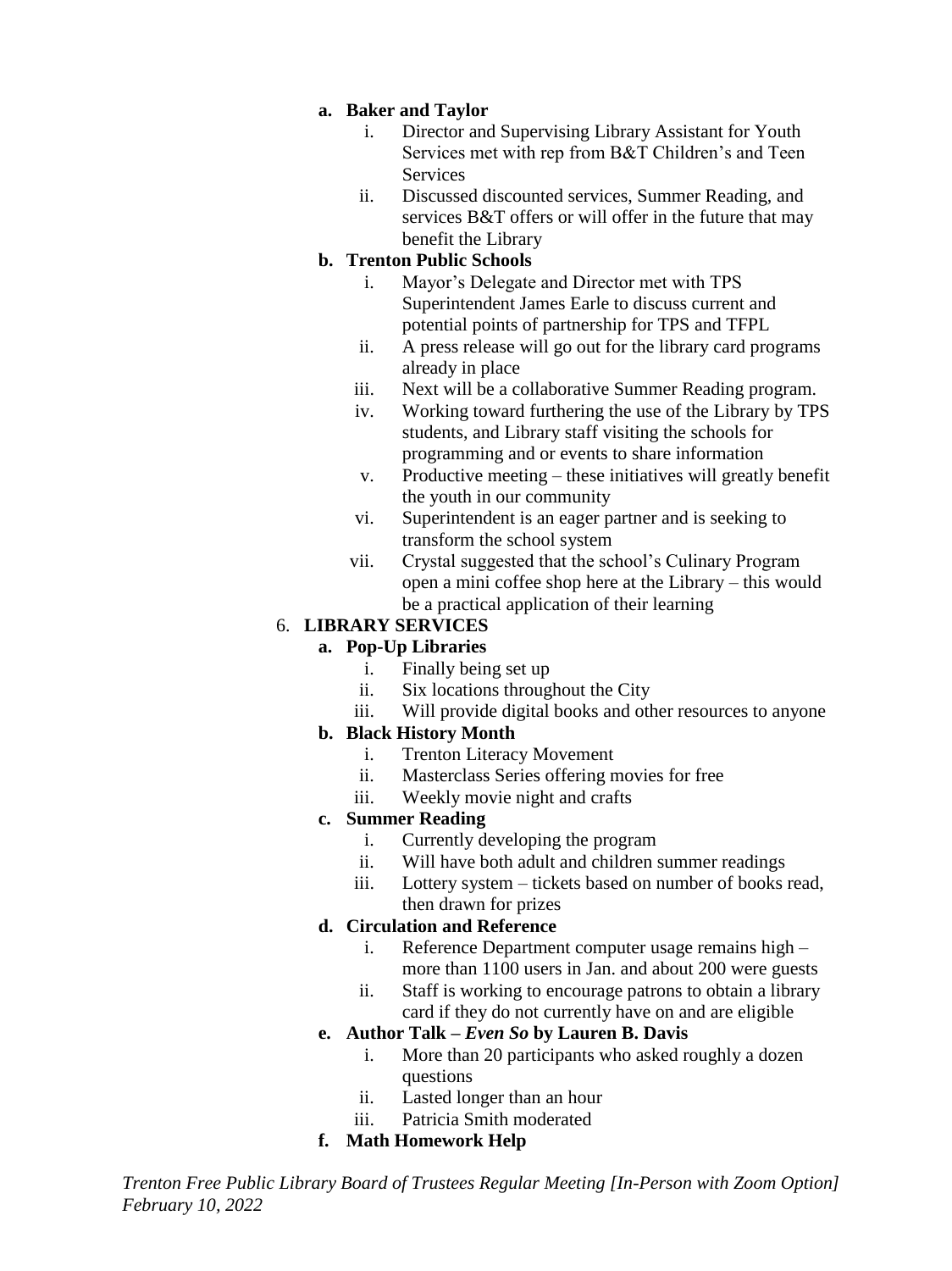i. Saturdays in the Children's Room grades K-8

#### **g. Bilingual Storytime**

- i. Hosted twice in Jan. both recorded for virtual viewing
- ii. Videos received 87 views in total

### **h. Python Programming Class for Young Adults**

- i. Begins March  $5<sup>th</sup>$
- ii. Will meet weekly
- iii. Flyer shared with local high schools

## **i. Labor & Literacy Lab (funded via NJLA grant)**

- i. Former Page, who has moved to the civil service title Labor and Literacy Guide – Library Assistant in a temporary capacity
- ii. Provides digital education to patrons
- iii. Operating about 20 hours per week
- iv. Total of 10 one-on-one appointments in Jan.
- v. TFPL is currently ahead of schedule and the only Lab to begin with a soft launch
	- Our Labor & Literacy Guide was asked to present at the monthly meeting to share some pointers with their colleagues
- vi. Funded with ARP funds (\$25,000)

# **j. Tablet Giveaway**

- i. The Tablet with Free Wifi program attendance has decreased in participation so is now being hosted once per month (rather than once a week)
- ii. Funded through 'Emergency Broadband' grant
- iii. Always a Spanish-speaking staff member present, since a large proportion of the interested patrons speak Spanish

# 7. **COLLECTIONS & MATERIALS**

# **a. Adult Non-Fiction Books**

- i. Weeding continued in preparation for the delivery of two pallets of new adult non-fiction books
- ii. 134 boxes were sent to B&T and a credit has been added to our account

# **b. CD Collection**

- i. Being renewed and replenished by staff
- ii. CD popularity waning due to shift to digital music

### **c. New Titles**

i. 4,144 titles added to Library collections, with majority being Adult Non-Fiction

# 8. **FINANCES/FUNDING**

### **a. Dollar General Grant**

- i. Applying for additional funding from Dollar General summer reading (\$3,000) and ESL (\$10,000)
- ii. There have been many requests for additional ESL programming
- iii. Programming led by Mormon missionary volunteers
- iv. Class has consistently *doubled* each week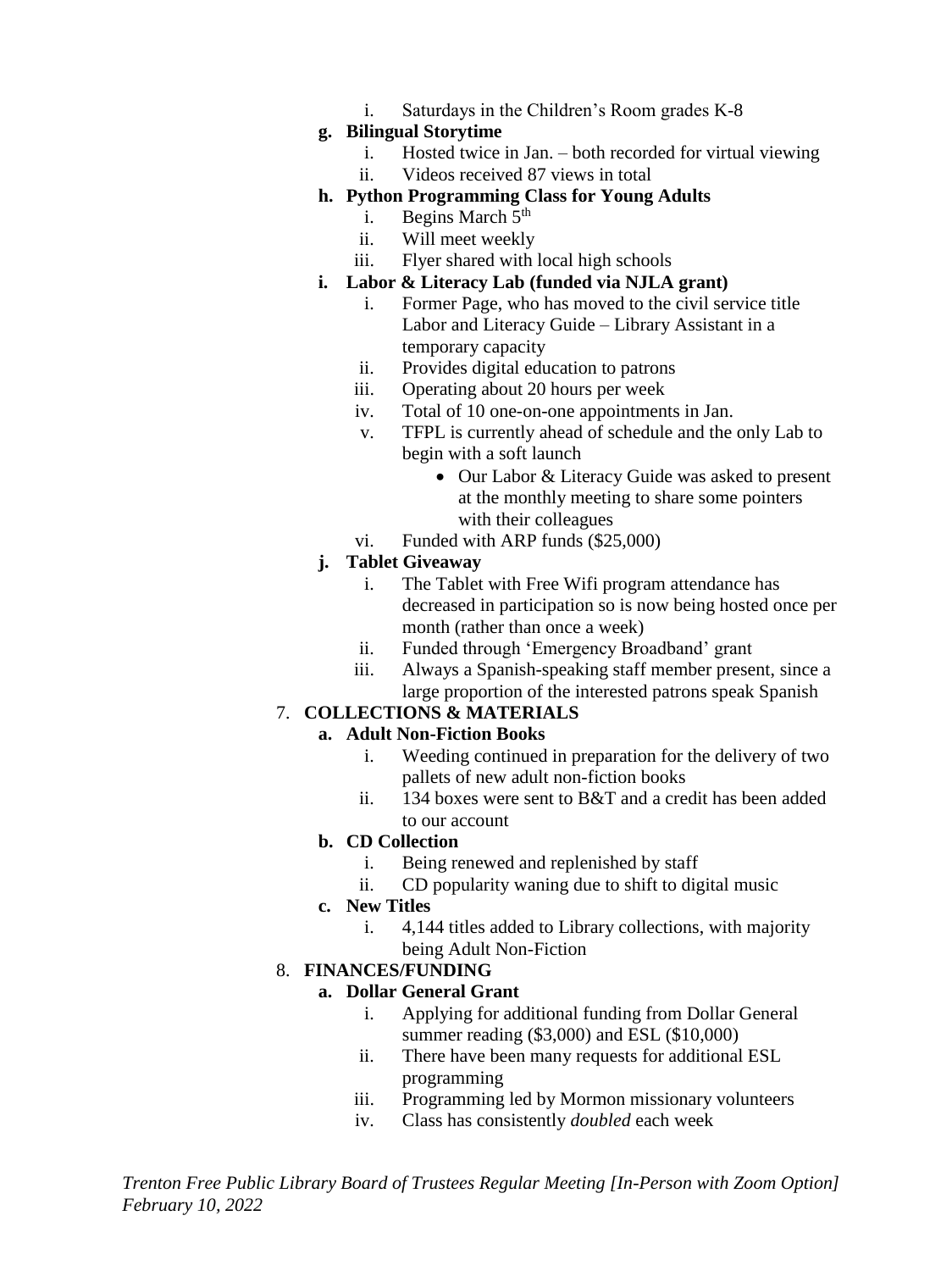v. Millennium Strategies (city's grant writers) are completing the application

### **b. Private Funding**

- i. \$75,000 donation (up from \$50,000) from private individual
- ii. Dedicated to Trentoniana for digitizing historical materials, photographs, etc.
- iii. More than 250,000 physical photos to be digitized, archived, and made searchable

### **c. Robert Wood Johnson Foundation**

- i. Catherine Hatton Book Donation Fund
- ii. RWJ will contribute a 5x match any funds raised
- iii. Meant for children's materials
- iv. So far \$2,925 RWJ will provide a *5x match*!
- v. Will all be hosted online and accessible remotely

### **VIII. Action Items**

A. Bill List

- 1. *(see "TFPL February 2022 Unpaid Bills")*
- 2. Approval of Bill List
	- a. Deniece Johnson made the motion to approve the February bill list
	- b. Rick Kavin seconded the approval of the bill list
	- c. Motion passes 5-0

### **IX. Old Business**

- A. HVAC update (April 2)
	- 1. Process is moving along
	- 2. Vendor was informed that if they do not complete work in allotted 180 days, they will be charged \$500 per day – they are now quite motivated
- B. Appoint Lawyer
	- 1. Resolution prepared to appoint Vicky Flynn
	- 2. Crystal Smith made the motion
	- 3. Deniece Johnson seconded the motion
	- 4. Motion passes 5-0
- C. Resolution Investors Bank
	- 1. Tabled until March meeting to gather necessary documents from Investors Bank
- D.  $LCB 2<sup>nd</sup>$  Floor Renovation
	- 1. Grant awarded and received
	- 2. Renovation likely to begin late Spring/early Summer
	- 3. Will go out to bid
	- 4. Clark Caton Hintz aiding in any necessary adjustments to plans
	- 5. All plans will be reshared with Board for approval

### **X. New Business**

- A. Board Terms
	- 1. Appointed members are meant to be staggered one new appointee every year for each of five years